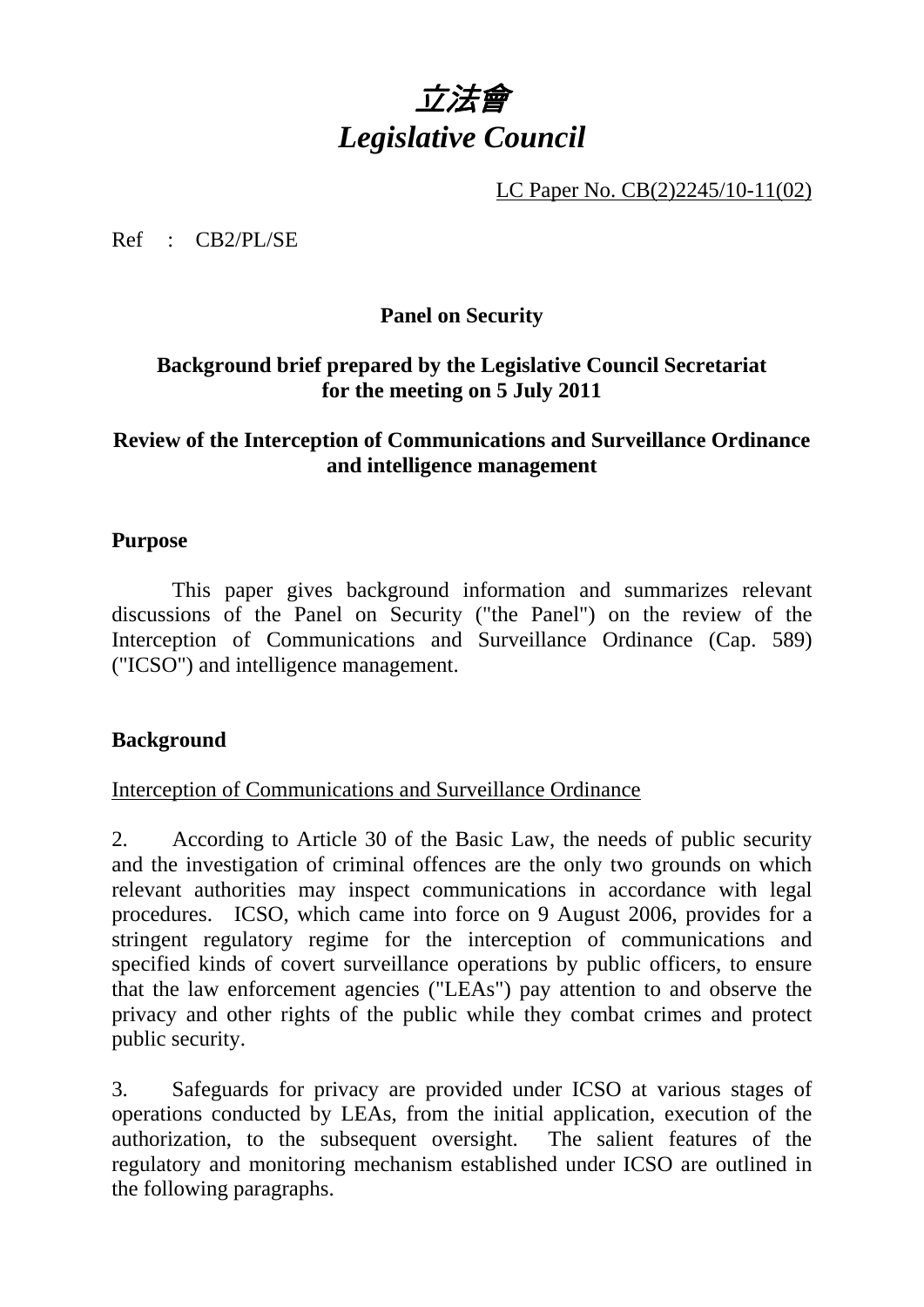## *Authorization*

4. Before LEAs carry out any interception operations, they must first obtain an authorization from an authorizing authority which is either a panel judge appointed in accordance with ICSO or a designated senior LEA officer. While a judge's authorization is required for "more intrusive" covert surveillance operations, the authorizing authority for "less intrusive" covert surveillance operations is a senior officer of the LEA concerned.

# *Conditions for authorization*

5. The conditions for authorization are strictly defined under section 3 of ICSO. The purpose of the operation must be confined to the prevention or detection of serious crimes or the protection of public security. Where serious crime is concerned, ICSO sets different thresholds for interception of communications and covert surveillance. Since the degree of intrusiveness of interception of communications is generally higher, only offences for which the maximum penalty is imprisonment of not less than seven years count as serious crime. As for covert surveillance, offences that count as serious crime is imprisonment of not less than three years or a fine of not less than one million dollars. In addition, the tests of proportionality and necessity must be met, including the requirement that the purpose of the operation cannot reasonably be fulfilled by other less intrusive means.

#### *Execution*

6. During the execution of an authorization, LEAs must ensure that the conditions for the continuance of a prescribed authorization are complied with. ICSO also requires LEAs to continuously review the situation.

# *Products of operation*

7. The materials obtained by interception of communications and covert operations may contain sensitive private information about the targets and other innocent persons. Improper use or disclosure of such materials would result in a serious infringement of their privacy. ICSO therefore strictly regulates the handling of such materials by LEAs. ICSO expressly requires heads of LEAs to make arrangements to ensure that the extent to which such materials are disclosed, the extent to which they are copied and the number of such copies made should be limited to the minimum that is necessary; that all practicable steps are taken to ensure that such materials are protected against unauthorized or accidental access, processing or erasure; and that such materials are destroyed as soon as their retention is not necessary for the relevant purpose of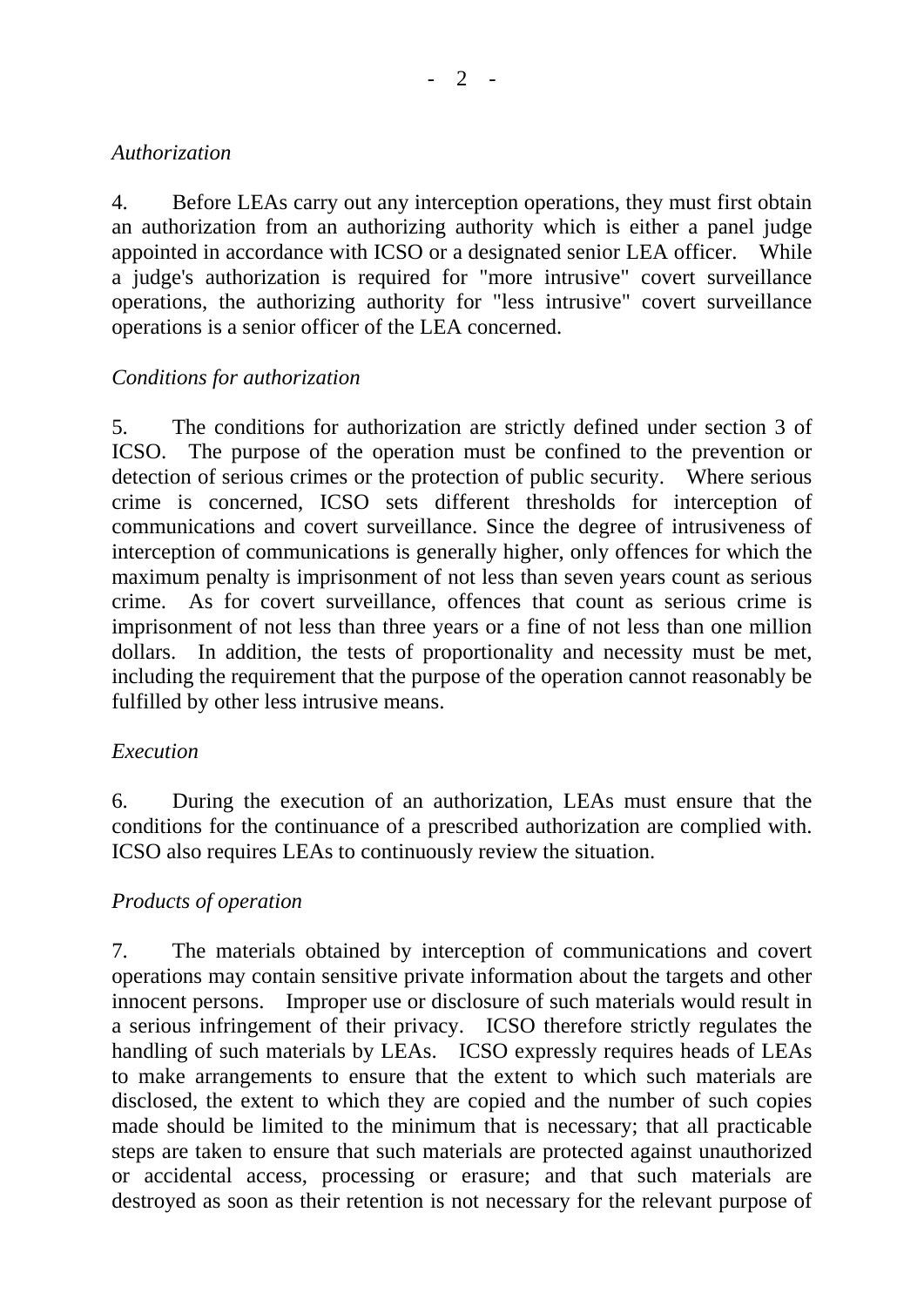the authorization.

#### *Oversight mechanism*

8. In addition to the various safeguards mentioned above, throughout the entire process (whether before, during or after the operation), the compliance of LEAs with the relevant requirements is subject to independent oversight as well as LEAs' regular internal reviews. ICSO especially provides for a Commissioner on Interception of Communications and Surveillance ("the Commissioner"), who is a serving or former judge of the Court of First Instance or Court of Appeal, or a former permanent judge of the Court of Final Appeal.

9. The Commissioner has the power to review all relevant records of LEAs, to require any public officer or other person to answer any question and provide information, and to require any officer to prepare a report on any case. The Commissioner may make recommendations to the heads of LEAs, and to the Secretary for Security on what should be included in the Code of Practice issued by the Security Bureau ("SB") under section 63 of ICSO for the purpose of providing practical guidance to law enforcement officers in respect of matters specified under ICSO. If deemed necessary, the Commissioner may report to the Chief Executive ("CE"), the Secretary for Justice, or one of the panel judges appointed under ICSO. LEAs are under a statutory obligation to report to the Commissioner any irregularities under ICSO.

10. The Commissioner also acts on complaints to determine whether any interception or covert surveillance has been carried out without proper authority. He may notify the applicant if he has found in the applicant's favour and order the Government to pay compensation. Furthermore, he may give notice and award compensation to the subject of an operation which has been carried out without proper authority even where the subject has not made any complaint. This serves as another powerful incentive for LEAs to comply with the relevant requirements.

11. ICSO provides that the Commissioner must submit an annual report to CE, who will cause it to be tabled before the Legislative Council ("LegCo"). The report will cover such matters as the various aggregate statistics and the compliance of LEAs with the relevant requirements of ICSO.

#### **Deliberations of the Panel**

12. Since the commencement of ICSO on 9 August 2006, the Commissioner has submitted four annual reports to CE, the Panel had discussed the results of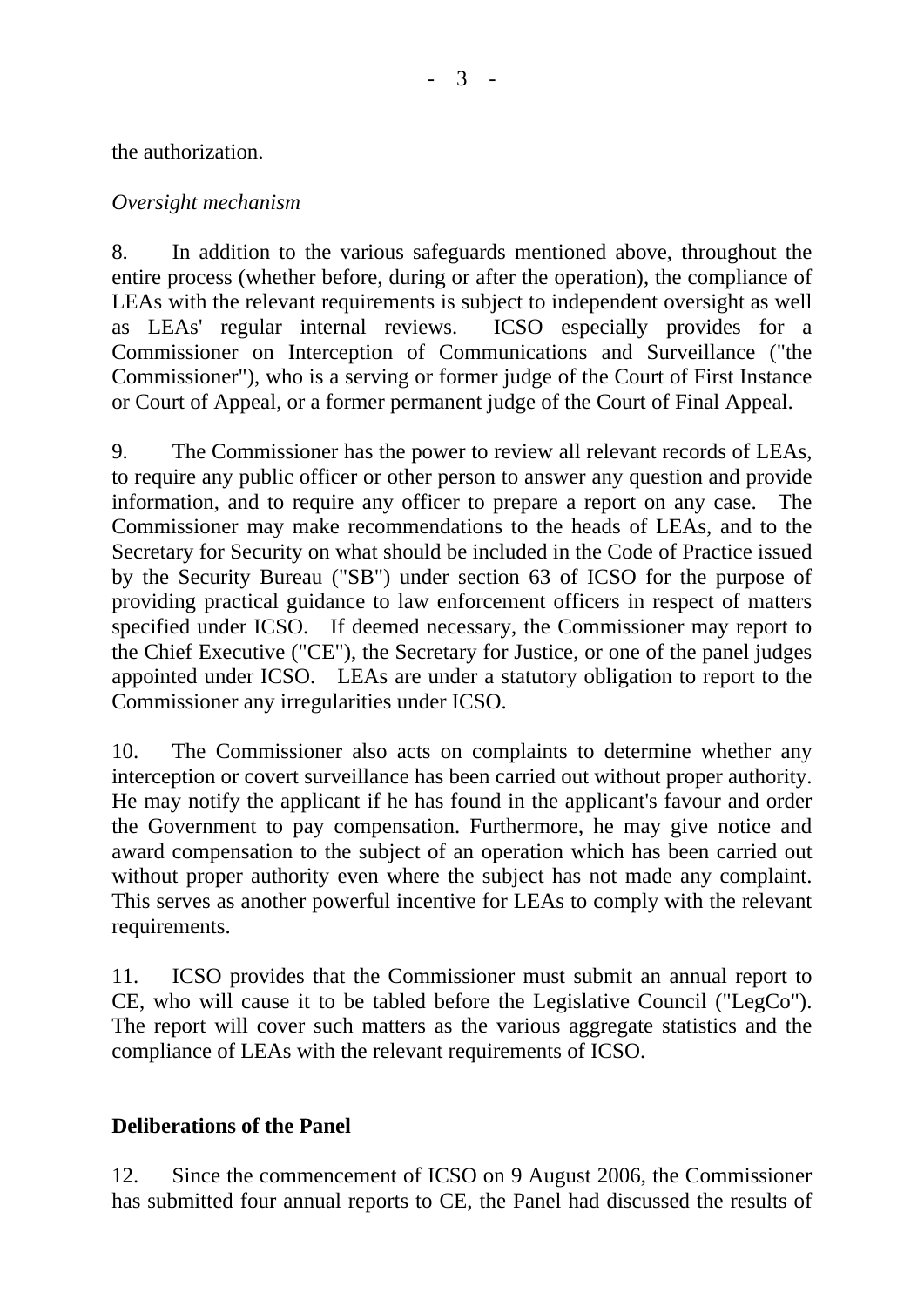the Administration's study of matters raised in the annual reports at six meetings and the Administration's review of ICSO at its meeting on 6 July 2010. The major views and concerns raised by members are summarized below.

## Appointment of senior judges as panel judges

13. Some members strongly opposed the present arrangements of appointing senior judges as panel judges for the purpose of considering applications for prescribed authorizations to conduct interception and covert surveillance operations. Expressing concern about the implications of the appointment arrangements, including the role and independence of the panel judges, they urged the Administration to address the issue in the comprehensive review of ICSO.

14. According to the Administration, checks and balances were built into the ICSO regime to ensure that a balance was maintained between protecting the privacy of individuals and allowing LEAs to conduct interception and covert surveillance operations for the purpose of prevention and detection of serious crimes and protection of public security in warranted circumstances. Whenever an application was made to the relevant authority (panel judge or authorizing officer) for a prescribed authorization, the relevant authority would assess whether the conditions for the issuance of the prescribed authorization as set out in ICSO were met.

Protection of information subject to legal professional privilege and proactive monitoring of interception products and related records

15. Members were concerned whether the Administration would, in considering the Commissioner's recommendations to amend ICSO, solicit views from LEAs and the Department of Justice. They noted that the Administration had formed an interdepartmental working group ("the Working Group") to conduct a comprehensive review of ICSO. In undertaking the review, the Administration would take into account the recommendations of the Commissioner, the views of panel judges and the operational experience of LEAs.

16. Members considered it necessary to strike a balance between protecting privacy and legal professional privilege ("LPP"), while allowing LEAs to carry out interception of communications and covert surveillance operations for the prevention or detection of serious crimes and the protection of public security.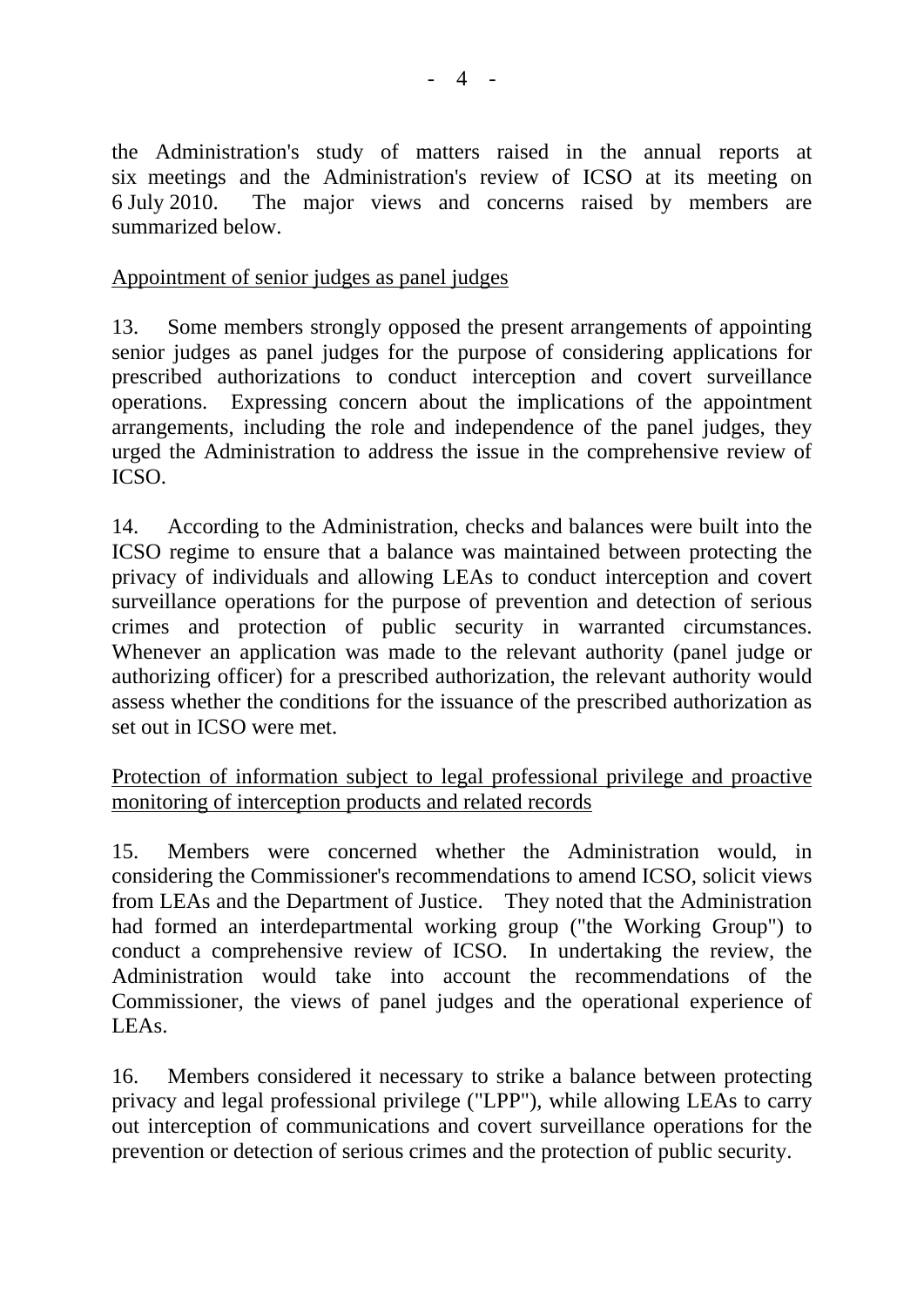17. According to the Administration, it recognized the need to strike a balance between combating serious crimes and protecting the privacy of individuals. Stringent safeguards were provided under ICSO at all stages of the covert operations, from the initial application to the execution of the authorization, and throughout the entire oversight process. Regarding the review of ICSO, as a number of the issues involved the panel judges, the Working Group would consult the panel judges. In conducting the review, the Administration would strive to improve the operation of the ICSO regime without compromising the privacy of individuals and the effectiveness of LEAs in combating serious crimes. The Working Group would take into account the comments of members, panel judges and the Commissioner in formulating the recommendations.

18. There was a view that during the process of reviewing and considering legislative amendments to ICSO, the Administration should consult the public widely on the proposed amendments. The Administration advised that it was still in the process of reviewing the entire ICSO. In considering whether legislative amendments to ICSO were required, it would take into account the views of relevant parties, including the Commissioner, the panel judges, members and LEAs, as well as the views of the two legal professional bodies where appropriate.

19. There was a call for the expansion of the content of the Commissioner's annual report to include the numbers of applications received from and authorizations issued or renewed for respective LEAs, as well as more detailed information on renewal cases.

20. According to the Administration, it was concerned that the provision of too much information in the Commissioner's annual report might reveal the investigation capability of LEAs, and would be prejudicial to the prevention and detection of crime and the protection of public security. Notwithstanding, the Administration would refer members' request to the Commissioner for consideration.

#### Review of panel judge's determination

21. Noting the Administration's proposal to establish a mechanism for the review of a panel judge's determination of an application for the issue of a judge's authorization, members sought information on the rationale and the implementation details for the proposal. According to the Administration, ICSO did not provide for any mechanism for an LEA to apply to a panel judge for a review of the latter's determination. In 2008, the numbers of interception authorizations issued and applications for the issue of interception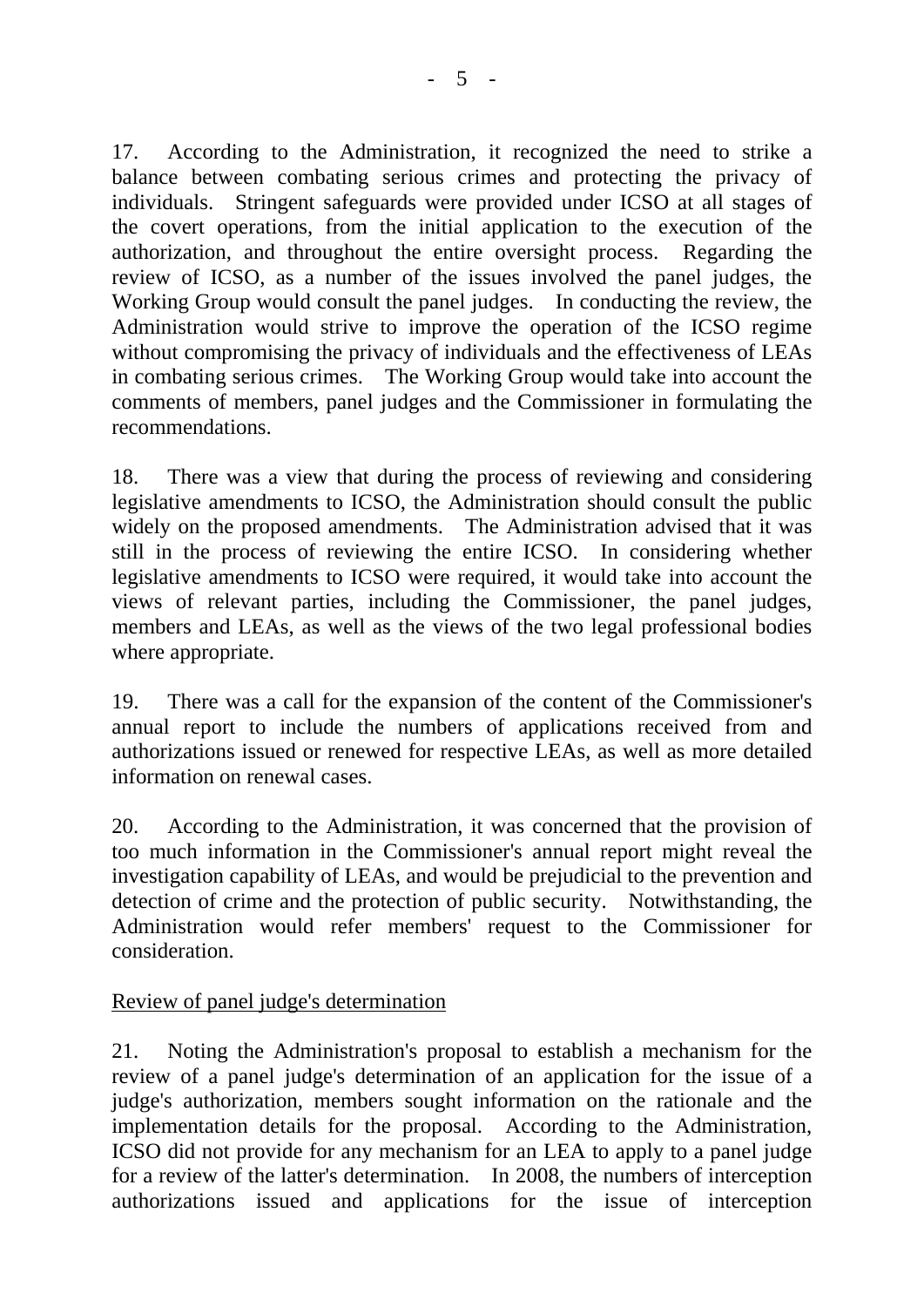authorizations refused were 801 and 13 respectively. The Administration planned to explore the option of establishing a statutory review mechanism under which a panel judge might, upon application by an LEA, review his own determination. It considered that this arrangement would enable LEAs to have an opportunity to explain to the panel judges their grounds for making the applications in person and to provide further information about their applications where necessary.

## Commissioner's power and authority to listen to interception product and the need for legislative amendments

22. Some members were concerned whether the Administration would amend ICSO to enable panel judges and the Commissioner to access interception products. Some other members were however concerned that allowing the Commissioner or his designated officers to check interception products might increase the risk of disclosure or leakage of confidential information.

23. According to the Administration, there was an absence of express and unambiguous provisions in ICSO empowering the Commissioner to listen to interception products. It was also doubtful whether section 53(1)(a) regarding the power of the Commissioner to require any person to provide information for the purpose of performing his functions under ICSO could be construed as having the effect of empowering the Commissioner to listen to interception products. With the existence of legal uncertainty, the Commissioner considered that the safest way was to amend ICSO to allow the Commissioner and the staff designated by him to conduct the checking. The Administration would carefully consider the recommendations raised in the Commissioner's annual reports, including the one in connection with the Commissioner's authority to listen to interception products which required legislative amendments for implementation, during the comprehensive review of ICSO.

24. The Administration further advised that it fully respected the need to facilitate the performance of the panel judges' and the Commissioner's functions under ICSO. However, the public must be assured that the proposed arrangements would not add intrusion into their privacy, infringe their right to confidential legal advice or increase the risk of unauthorized disclosure or unintended leakage. It would consult panel judges and the Commissioner on the detailed proposals.

# Differences in the interpretation of provisions in the legislation

25. Members were concerned that LEAs and panel judges held different interpretations on a number of provisions in ICSO, such as the power of panel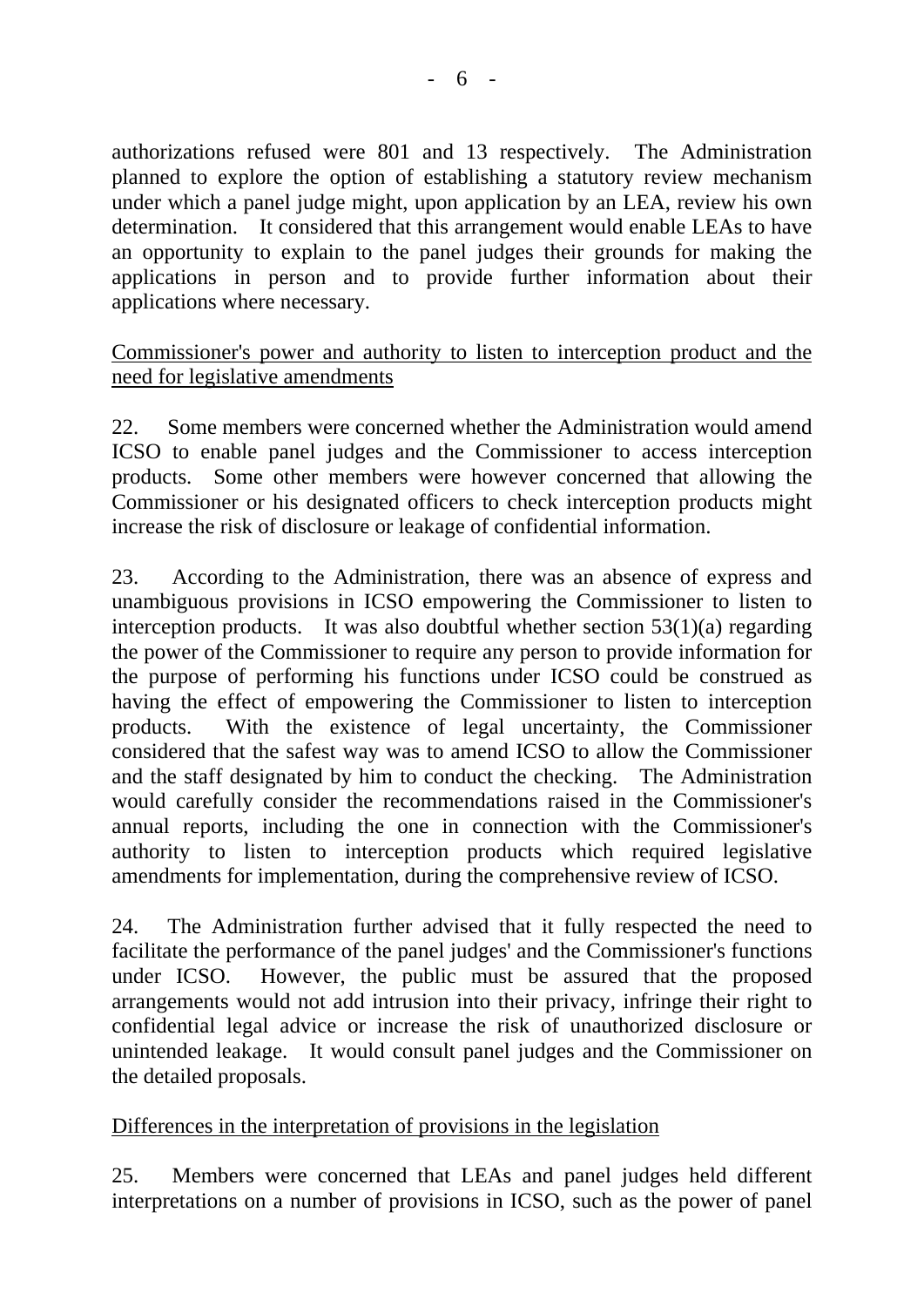judge to revoke an authorization that had been granted, to impose additional conditions when confirming an emergency authorization and to revoke a device retrieval warrant. Some members were concerned whether LEAs were challenging the rule of law, the power of panel judges and the views of the Commissioner. They took the view that if LEAs questioned the power of the panel judge to revoke the prescribed authorization, LEAs should seek remedy from the court, such as to quash the panel judge's decision of revocation or his refusal to allow the continuance of the prescribed authorization or to seek for a declaration of a proper interpretation of the statutory provision.

26. The Administration responded that although the annual reports revealed occasional disagreement between LEAs and the Commissioner on the interpretation of certain provisions of ICSO, there was no question of LEAs being disrespectful to panel judges or the Commissioner. LEAs had adopted pragmatic measures to address the Commissioner's concerns and resolve the differences in views between them regarding the power of panel judge to revoke an authorization. SB had also amended the Code of Practice where appropriate to address the issues identified in the annual reports. As some of the Commissioner's recommendations arose from different interpretations of certain provisions in ICSO, the Administration would consider those recommendations in detail when it conducted the comprehensive review of ICSO. The review would provide an opportunity for the Administration to identify further legislative improvements to ICSO.

#### Possibility of expanding the scope of the review on ICSO

27. Some members were concerned about the reasons for not legislating against interception of communications and covert surveillance activities carried out by organizations such as the agencies of the Central People's Government in the Hong Kong Special Administrative Region, and not providing express provisions in ICSO to guard against public officers' non-compliance.

28. According to the Administration, existing legislation afforded some protection from interference with private communications by non-public officers. For example, section 24 of the Telecommunications Ordinance (Cap. 106) provided that it was an offence for any person who had official duties in connection with a telecommunications service to willfully destroy, alter, intercept or detain any message intended for delivery, or to disclose any message to any person other than the person to whom the message was addressed; and section 27 stipulated that a person who damaged, removed or interfered with any telecommunications installation with intent to intercept or discover the contents of a message was guilty of an offence. Under both sections, a person convicted of the relevant offence was liable on summary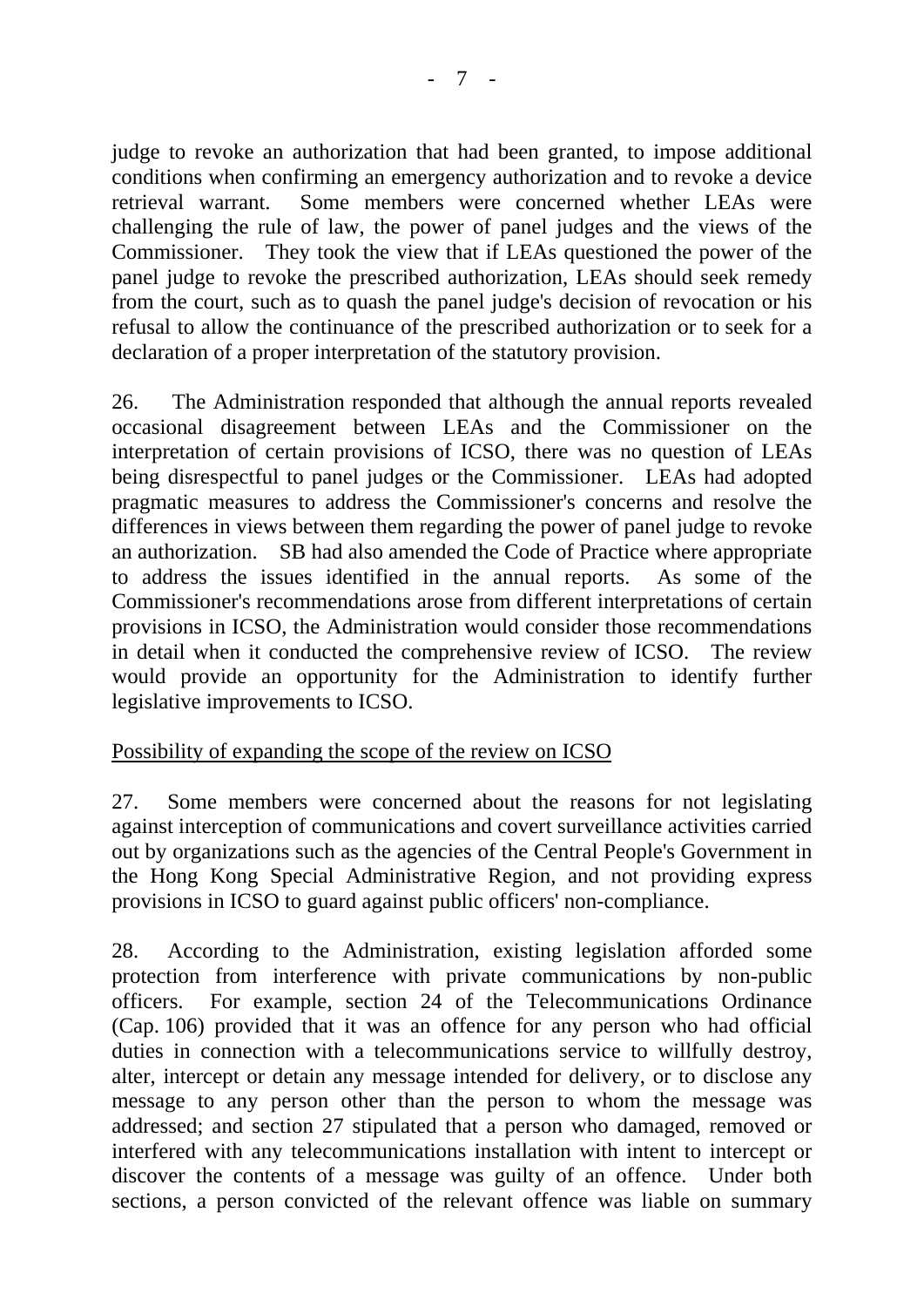conviction to a fine of \$20,000 and to imprisonment for two years. Furthermore, there were provisions in the Post Office Ordinance (Cap. 98) and the Personal Data (Privacy) Ordinance safeguarding the privacy of individuals in relation to postal packets and personal data.

29. Members also sought information on whether the Administration would expand the scope of its review on ICSO to cover the following issues -

- (a) to consider expanding the definition of intercepting act and covert surveillance, with a view to enhancing the protection for Hong Kong residents' right to freedom and privacy of communications;
- (b) to re-examine the appropriateness of setting up a panel judges system and conferring non-judicial powers on panel judges to issue or grant prescribed authorizations for interception or covert surveillance;
- (c) to consider involving other relevant parties, such as the Privacy Commissioner for Personal Data, in the process of granting authorization since views from third parties, particularly from human rights and privacy perspectives, would be relevant to the panel judge's determination of the authorization;
- (d) to consider introducing penalty provisions to guard against law enforcement officers' non-compliance with ICSO or CoP, and to consider making the use of privileged information obtained through interception of telecommunications for any purposes a criminal offence;
- (e) to consider instituting a mechanism whereby LEAs, panel judges and the Commissioner could seek declarations from the court if they held different interpretations on any provisions in ICSO; and
- (f) to consider establishing a mechanism for the keeping and destruction of intelligence derived from interception of communications and covert surveillance activities.
- 30. According to the Administration,
	- (a) ICSO was enacted after thorough deliberations in the Legislative Council. During the Committee stage of the Interception of Communications and Surveillance Bill, it had provided detailed explanation regarding the definitions of intercepting act and covert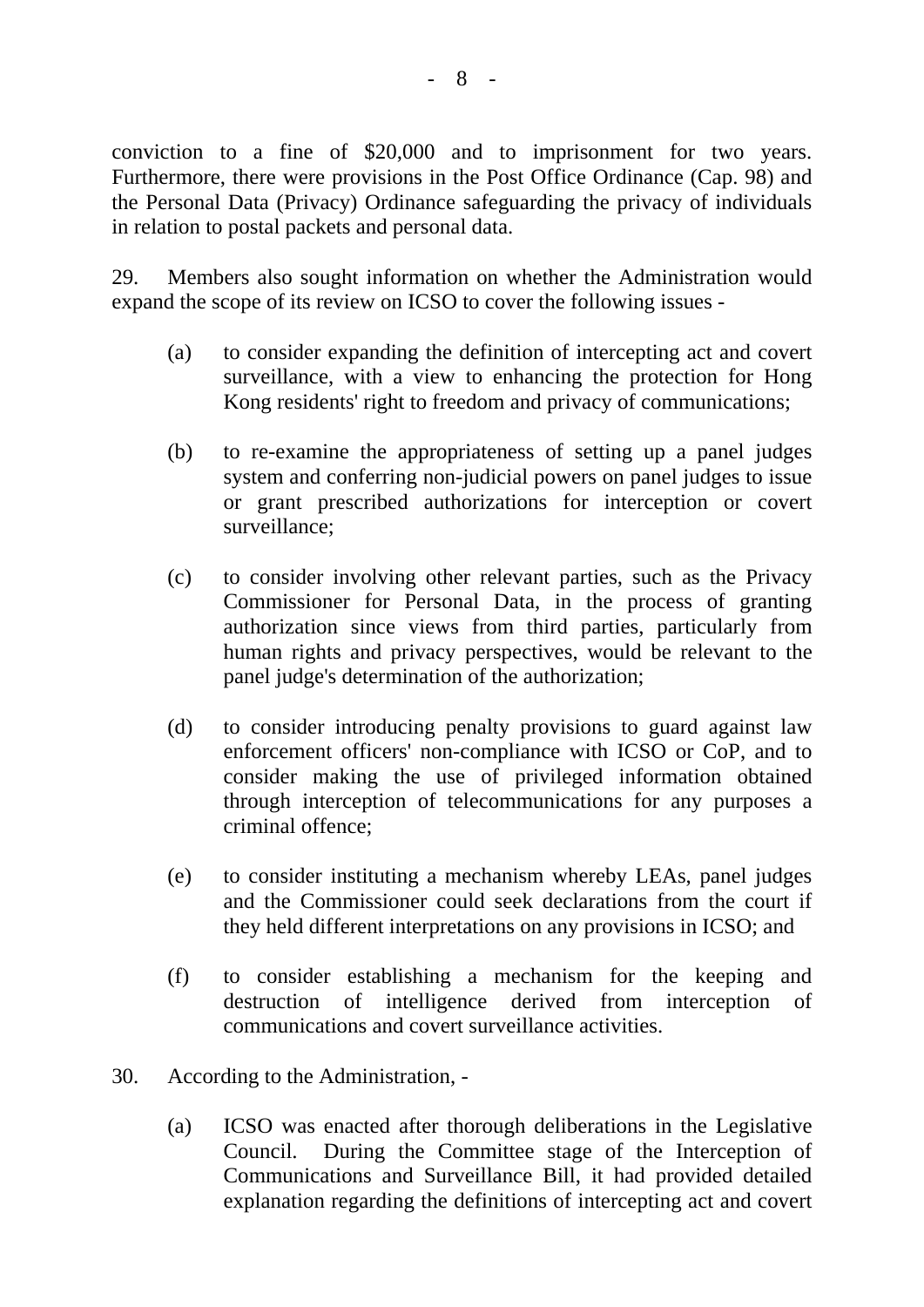surveillance, as well as the need to appoint panel judges to consider applications for authorizations;

- (b) ICSO was intended to provide for a stringent regulatory regime for the interception of communications and the use of surveillance devices by public officers, in particular to ensure that LEAs respected the privacy and other rights of the public while combating crimes and protecting public security;
- (c) the report on "Privacy: Regulating the Interception of Communications" released by the Law Reform Commission ("LRC") in 1996 recommended that it should be an offence for a person to intentionally intercept or interfere with communications in the course of their transmission, other than where authorized by a warrant. Separately, in its report on "Privacy: The Regulation of Covert Surveillance" released in 2006, LRC recommended the creation of two new criminal offences to prohibit the obtaining of personal information through trespass on private premises or by means of a surveillance device. While the conduct of interception of communications and the use of surveillance devices by public officers was regulated by ICSO, the Administration was of the view that it should not draw any conclusion lightly that the conduct of non-public officers in this respect should be regulated. As a matter of fact, the two LRC reports were highly controversial. When they were published, the Hong Kong media sector and journalists expressed worry that the recommendations might compromise press freedom. In view of the wide public concern over the issue, the Administration would not accept the recommendations lightly. In determining the way forward, the Administration would consider carefully how press freedom and privacy could be maintained at the same time. At the present stage, the Administration did not have any plan to introduce legislation to implement the LRC recommendations;
- (d) any public officer who had committed an act in contravention of the provisions in ICSO or CoP would be subject to disciplinary action under the disciplinary mechanism of the department concerned. Any public officer who had intentionally conducted interception of communications or covert surveillance without lawful authority was liable to be prosecuted for the common law offence of misconduct in public office;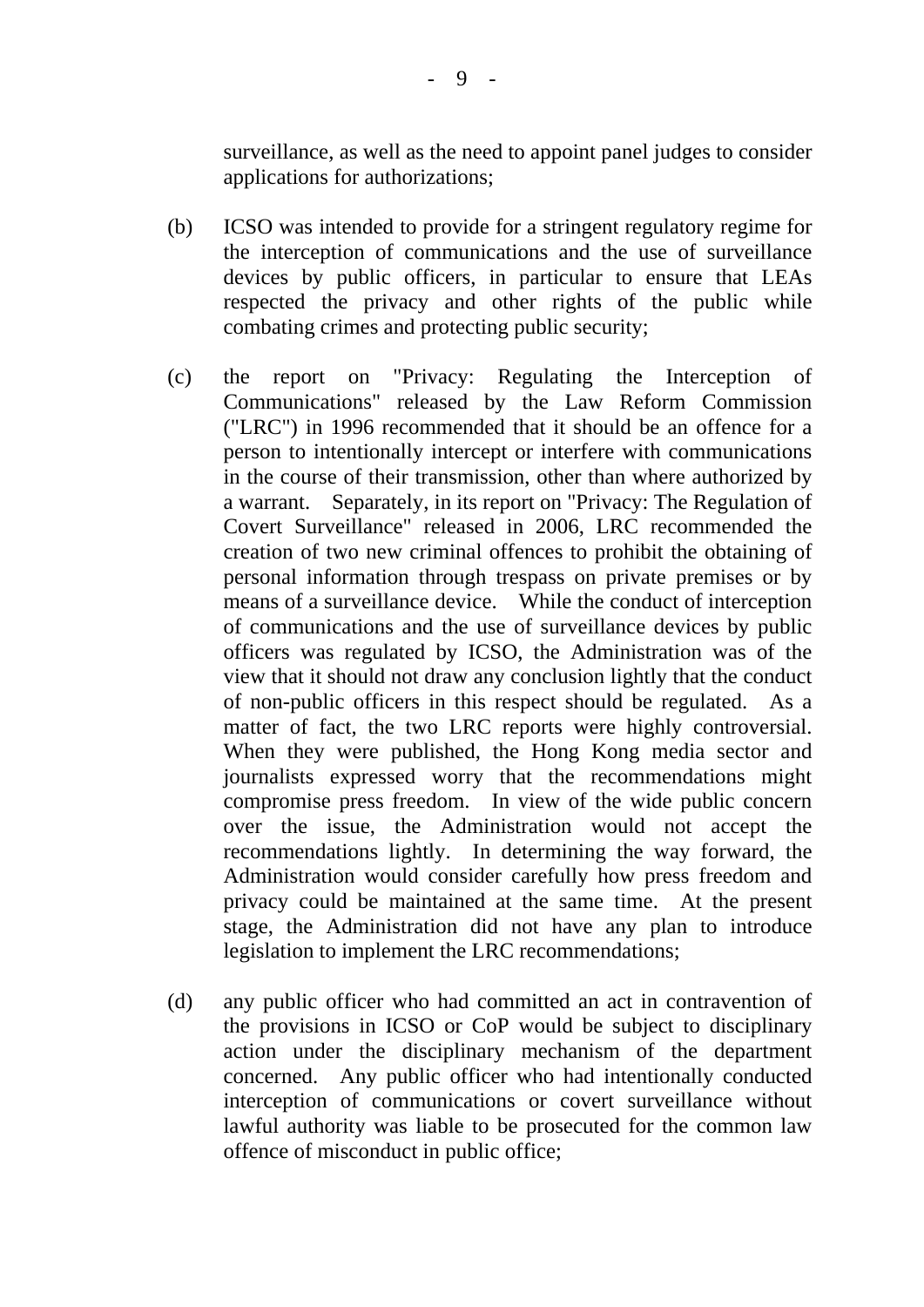- (e) during the monitoring process, the Commissioner and LEAs had identified a few cases of non-compliance with the relevant requirements of ICSO. Some of them involved technical errors and some were due to individual officers' failure to thoroughly understand or be familiar with the requirements. The Commissioner had indicated in his annual reports to CE that he was satisfied with the overall performance of LEAs and their officers in their compliance with the requirements of ICSO, and that he had not found any wilful or deliberate flouting of such requirements;
- (f) the Commissioner had also pointed out in his Annual Report 2008 that the panel judges were vigilant and strict in their consideration of applications by LEAs for interception and surveillance, and he had not found a single case in 2008 in which he entertained any doubt as to the propriety of their determination, be it a grant of a prescribed authorization or a refusal; and
- (g) as regards the controls over intelligence obtained through interception or covert surveillance, LEAs would take into account various factors, including the need for continued retention and information accuracy, in determining whether certain information captured by their intelligence systems should continue to be kept. Intelligence generated from such information would be destroyed when their retention was no longer required.

# Review of the intelligence management system of LEAs

31. The Panel noted that in examining the Interception of Communications and Surveillance Bill, members of the Bills Committee had expressed concern over LEAs' intelligence management system and there was a suggestion that sufficient safeguards should be put in place to prevent possible abuse of retention and use of intelligence derived from interception of communications and covert surveillance activities. Some members called on the Administration to establish a mechanism for the keeping and destruction of intelligence derived from such activities, and to review the existing intelligence management system of LEAs.

32. The Administration advised that information obtained in the course of a duly authorized interception of communications or covert surveillance operation might be kept as intelligence if it was related to the prevention and detection of crime or the protection of public security, so as to assist LEAs in performing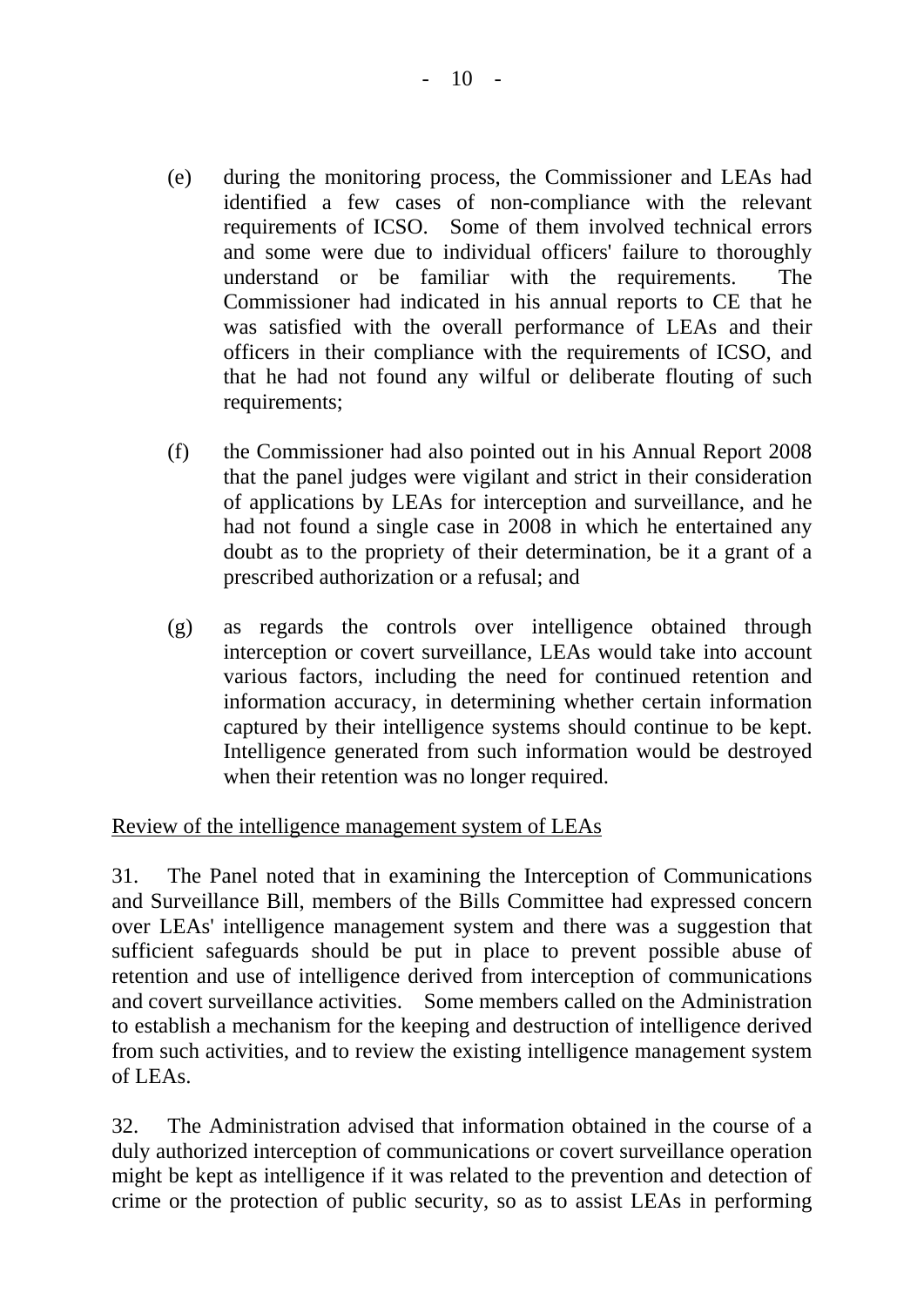their functions. All law enforcement officers must abide by the Hong Kong Bill of Rights Ordinance (Cap. 383), the Personal Data (Privacy) Ordinance (Cap. 486) and ICSO. In addition, all LEAs had put in place a stringent intelligence management system. With regard to the keeping of intelligence, LEAs would take into account factors such as the need for continued retention and information accuracy in determining whether certain information captured by their intelligence systems should continue to be kept. During the scrutiny of the Interception of Communications and Surveillance Bill, the Administration undertook to conduct a comprehensive review of the existing intelligence management system of LEAs in a separate exercise with a view to further strengthening the systems, particularly to enhance the transparency of the policy on the use of such information. The review of LEAs' intelligence management system had commenced and consultation with LEAs concerned was in progress. The Administration aimed to report to the Panel on the outcome of the review in around July 2011.

## **Relevant papers**

33. A list of the relevant papers on the Legislative Council website is in the **Appendix**.

Council Business Division 2 Legislative Council Secretariat 30 June 2011